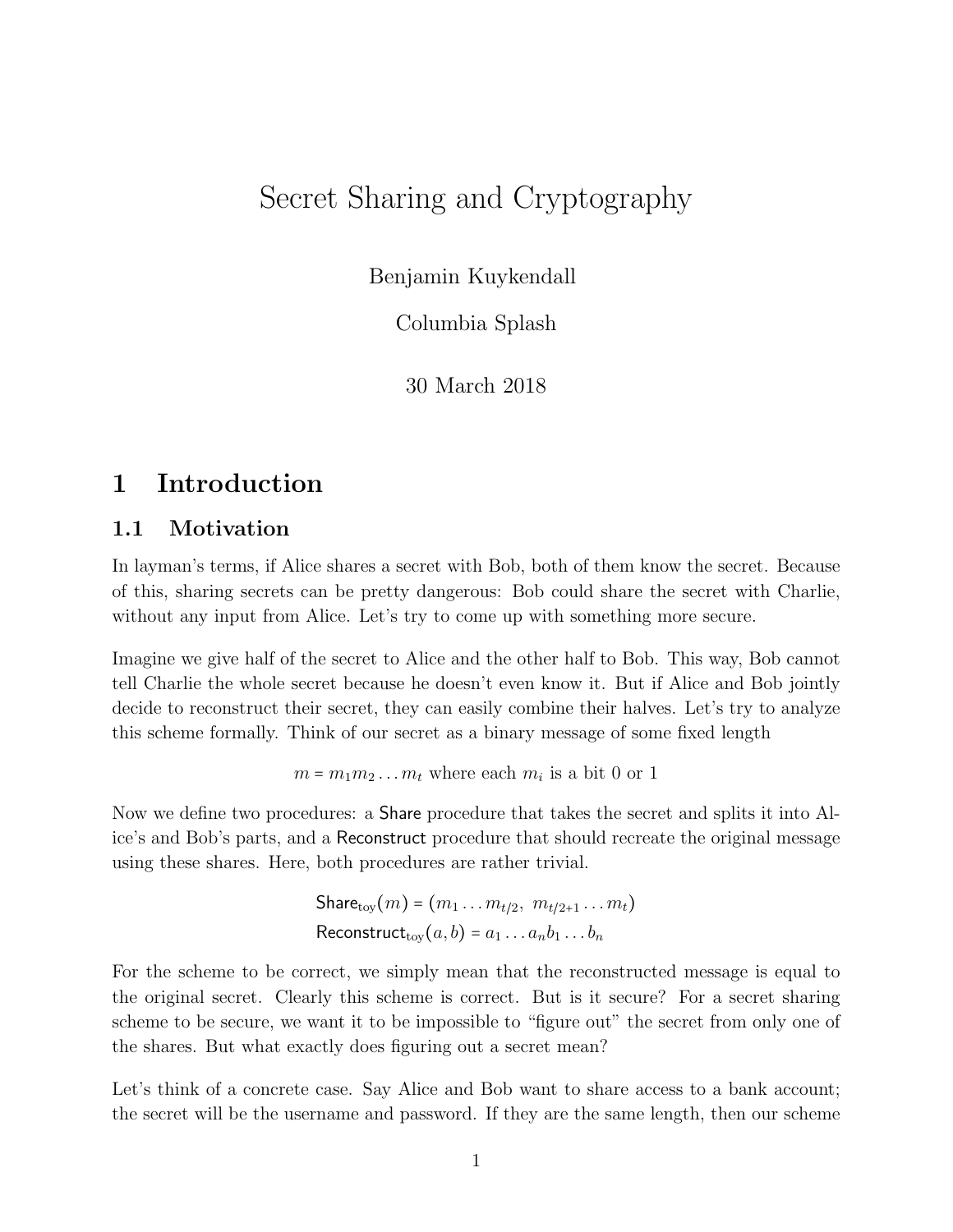would give Alice the username and Bob the password. This might seem okay at first, but it would be a problem if we have any prior knowledge about usernames. For example, my bank uses my email address as the username. So if Bob has this outside information, he actually knows the whole secret!

There are easy ways to fix this specific problem: say give each person half of the username and half of the password. But we want to solve this problem more generally. Cryptographic secret sharing will assure us that no matter what outside information one party has, they cannot combine it with their share to compromise the secret.

### 1.2 Secret Sharing

Here is a simple scheme that does exactly that. First, let us define the XOR operation on bits. This operation means exclusive or, and it comes from considering the bits 1 and 0 representing true and false. Then we say  $a$  XOR  $b$  is true when exactly one of  $a$  and  $b$  is true. Explicitly:

| $\overline{a}$   | b | $a \oplus b$ |  |  |
|------------------|---|--------------|--|--|
| $\left( \right)$ | 0 | 0            |  |  |
| 0                |   | 1            |  |  |
| ı                | 0 | 1            |  |  |
|                  |   | 0            |  |  |

Now we are ready to define our scheme. Unlike our toy scheme, this approach is randomized: in order to execute it, we need "random bits" represented by  $r_i$ . You can think of each as the result of a fair coin flip.

$$
\begin{aligned}\n\text{Share}_{\oplus}(m) &= (r_1, \dots, r_t, \ m_1 \oplus r_i, \dots, m_t \oplus r_i) \quad \text{for random bits } r_i \\
\text{Reconstruct}_{\oplus}(a, b) &= a_1 \oplus b_1, \ \dots, \ a_t \oplus b_t.\n\end{aligned}
$$

Correctness is easy. Looking at our truth table, we have  $b \oplus (a \oplus b) = a$ 

| $\overline{a}$ |  | $a \oplus b \mid b \oplus (a \oplus b)$ |  |  |
|----------------|--|-----------------------------------------|--|--|
|                |  |                                         |  |  |
|                |  |                                         |  |  |
|                |  |                                         |  |  |
|                |  |                                         |  |  |

So each bit of the reconstructed secret is  $r_i \oplus (m_i \oplus r_i) = m_i$ .

For security, we have the following property: individually, Alice's and Bob's keys are completely random, regardless of the message. This is a foundational idea of information theory,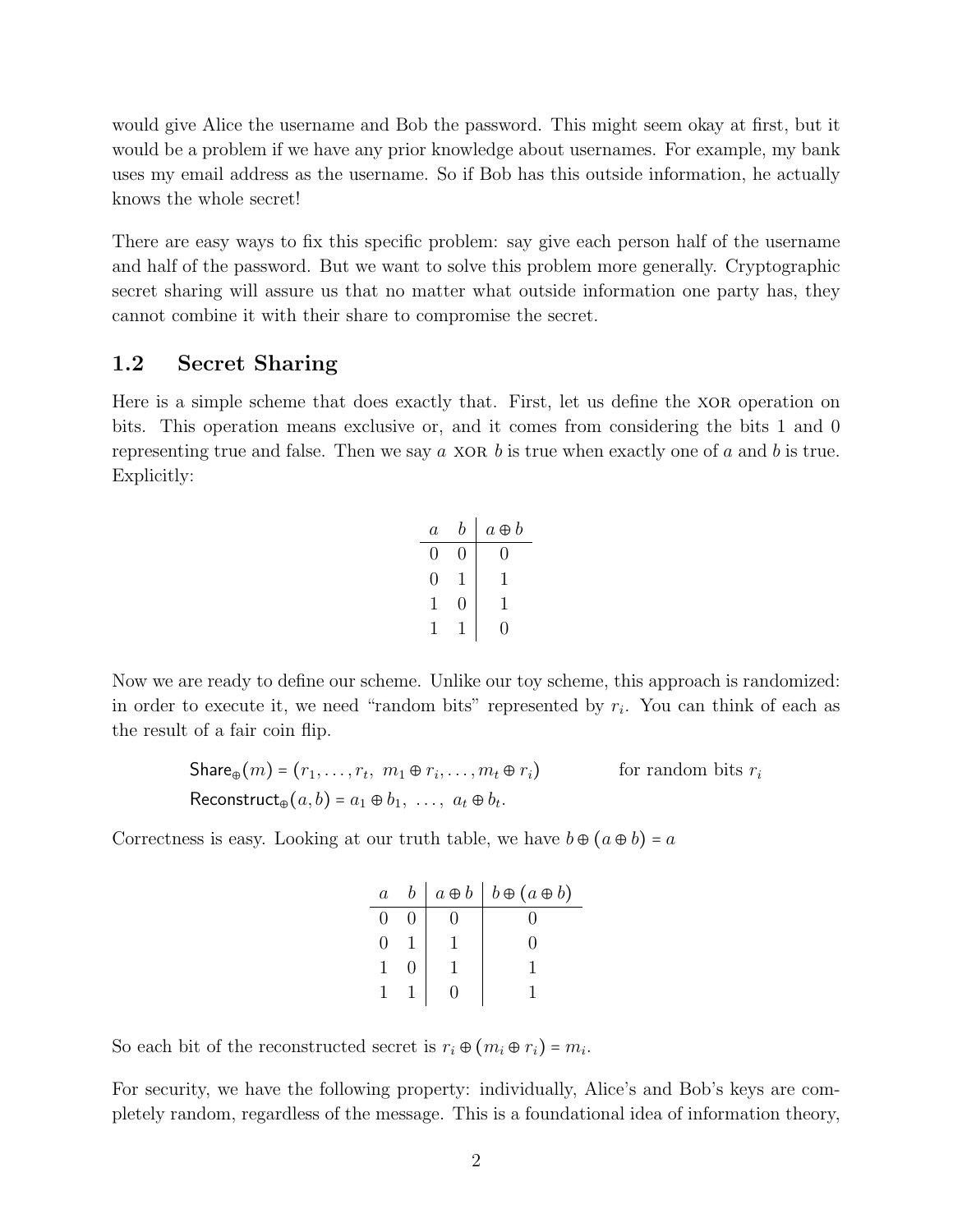and it should be very intuitive that you cannot figure anything out from a completely random value. To demonstrate this, let's play a game. I am thinking of a number. If I flip a coin, and tell you whether it falls heads or tails, does this help you guess my number?

Now lets do some analysis to show that Alice's and Bob's shares really are random.

For Alice's share, this is obvious: her share is a string of random coin tosses.

For Bob, we can work case by case. Consider the one bit message :

If 
$$
m = 0
$$
 then  $\begin{cases} \text{with probability } 1/2, & r = 0 \text{ so } s = m \oplus r = 0 \oplus 0 = 0 \\ \text{with probability } 1/2, & r = 1 \text{ so } s = m \oplus r = 0 \oplus 1 = 1 \end{cases}$   
If  $m = 1$  then  $\begin{cases} \text{with probability } 1/2, & r = 0 \text{ so } s = m \oplus r = 1 \oplus 0 = 1 \\ \text{with probability } 1/2, & r = 1 \text{ so } s = m \oplus r = 1 \oplus 1 = 0 \end{cases}$ 

For longer messages, it works exactly the same way

If 
$$
m = 00
$$
 then  
\nwith probability  $1/4$ ,  $r = 00$  so  $s = m \oplus r = 00 \oplus 00 = 00$   
\nwith probability  $1/4$ ,  $r = 01$  so  $s = m \oplus r = 00 \oplus 01 = 01$   
\nwith probability  $1/4$ ,  $r = 10$  so  $s = m \oplus r = 00 \oplus 10 = 10$   
\nwith probability  $1/4$ ,  $r = 11$  so  $s = m \oplus r = 00 \oplus 11 = 11$ 

```
\vdots
```
#### 1.3 Formal Definition

Let's write the guarantee formally: for two secrets m,  $m'$ , for either player  $(i = 0 \text{ or } i = 1)$ , and for any possible share  $s_i^*$ 

$$
\Pr[\text{Share}(m) \rightarrow s_i = s_i^*] = \Pr[\text{Share}(m') \rightarrow s_i = s_i^*].
$$

In other words, even for a fixed message, the shares appear random. Remember that this is the correct notion that "without the other share  $s_i$  tells us no information about the message".

We can generalize this to more than two players very easily. The idea is we want to share a secret with n people such that any  $k$  of them can reconstruct the secret, but any fewer have no information. Define the *n*-out-of-k secret sharing problem as follows. Now, **Share** will generate  $n$  shares.

```
Share(m) \rightarrow (s_1, \ldots, s_n)
\mathsf{Reconstruct}(s_{i_1}, \ldots, s_{i_k}) \rightarrow x
```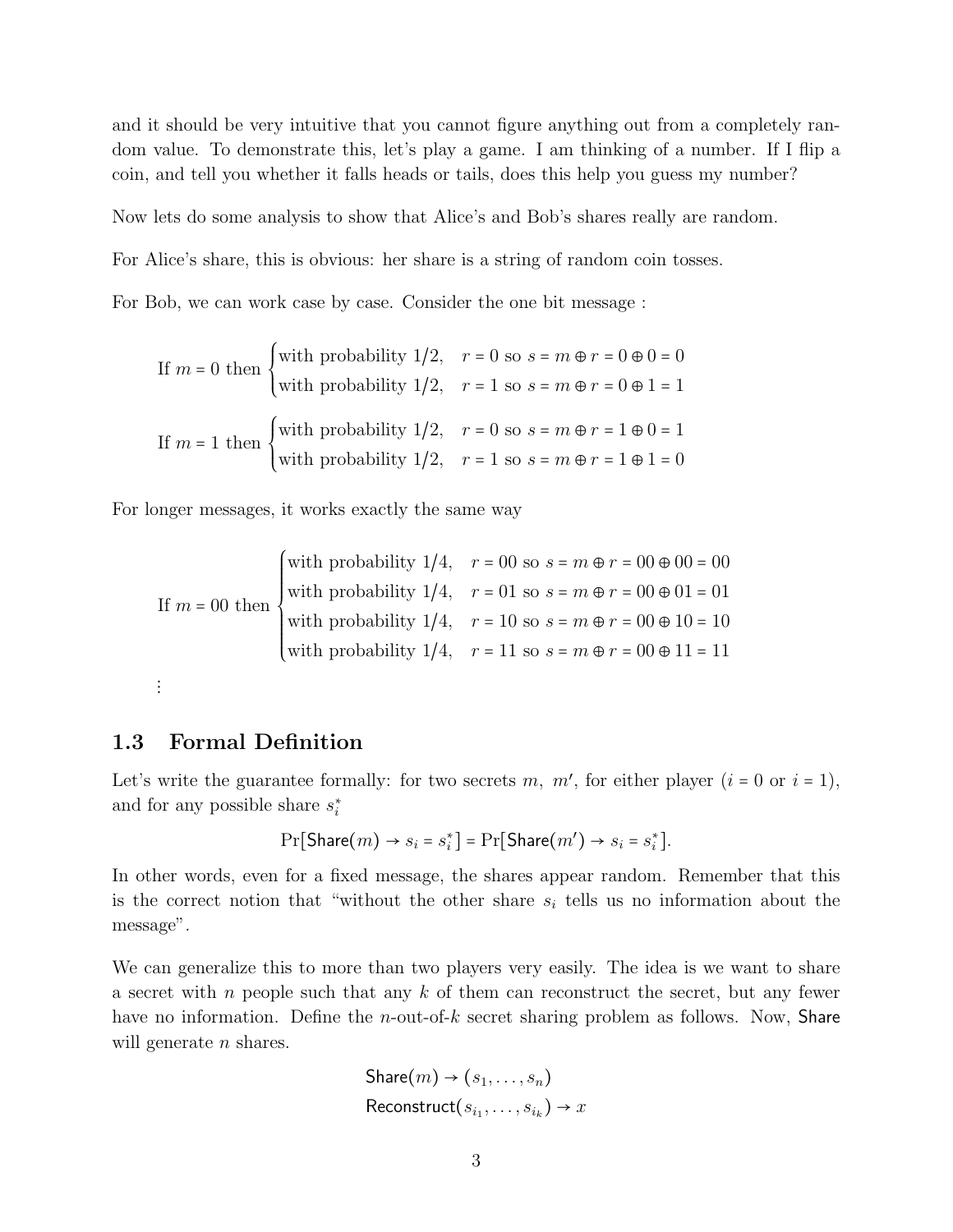Correctness means that it is always the case, for any choice of k parties  $i_1, \ldots, i_k$ , that  $m = x$ .

Security means that for any set of  $k-1$  players  $i_1, \ldots, i_{k-1}$  and possible shares  $s_{i_1}, \ldots, s_{i_k}$  we have the following quantity is independent of  $m$ 

$$
\Pr[\text{Share}(m) \to s_{i_j}^* = s_{i_j} \text{ for } j = 1, 2, \dots, k - 1].
$$

To construct a scheme like this, we need to use some new mathematical tools.

## 2 Algebra

### 2.1 Modular Arithmetic

We are going to define modular arithmetic. This idea is this: addition and multiplication have a lot of nice properties over the real numbers. But, the real numbers are infinite, which introduces a lot of difficulties in information theory and computer science. Is there a way we can preserve these nice properties over a finite set? It turns out for  $0, 1, 2, \ldots, p-1$ , where p is a prime number, we can.

For any integer  $0 \le i \le p-1$  define  $n \mod p$ , or the remainder of n divided by p, to be the smallest non-negative r such that for some whole number s we have  $n = sp + r$ . I am sure you have all seen this before: if you are doing long division, and stop at the decimal point, then the remainder is the part left over. For example, 25 mod 7 is the remainder of 25/7, or  $4 \text{ as } 4 + 7 \times 3 = 25.$ 

To define addition and multiplication mod  $p$ , we do the operations normally, and then take the remainder mod  $p$ . These are operations that take integers less than  $p$  to other integers less than p.

$$
a +_{p} b = (a + b) \mod p
$$

$$
a \times_{p} b = (a \times b) \mod p
$$

For example in  $\mathbb{Z}_5$  we have  $1 +_5 1 = 2 \mod 5 = 2$ ,  $3 +_5 2 = 6 \mod 5 = 0$ ,  $4 \times_5 3 = 12 \mod 5 = 2$ .

Now let's think about the inverse of these operations. To define subtraction we can do the same thing

$$
a -_p b = (a - b) \bmod p
$$

Although  $a - b$  will be negative,  $a - b$  mod p is always positive. For example, what is 1 – 3 mod 5? We also can verify that modular addition and subtraction are in fact inverses

$$
r = (a +_p b) \Rightarrow r + np = a + b
$$
  

$$
s = (a +_p b) - b \Rightarrow s + mp = r - b
$$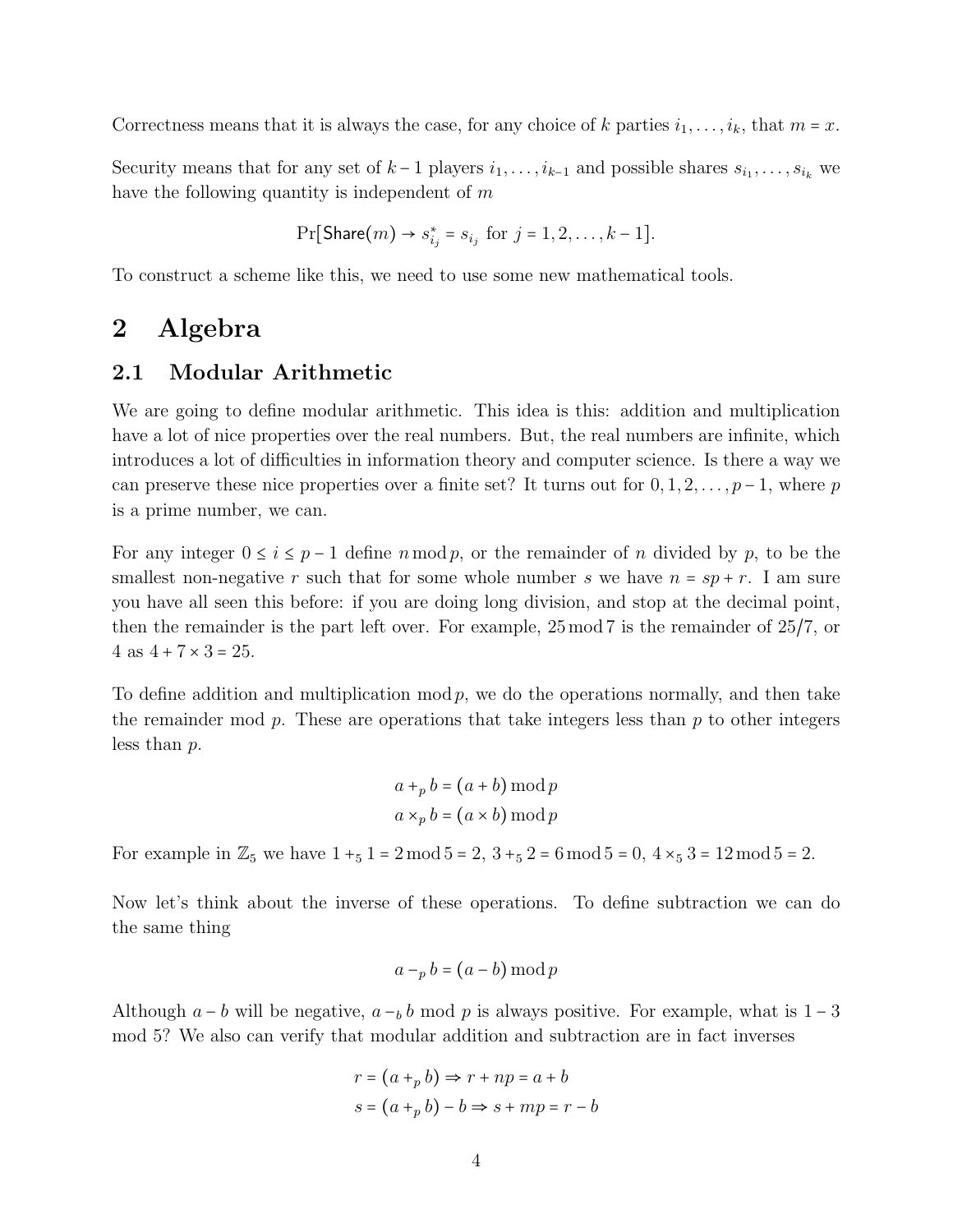Putting these together

$$
s + (m - n)p = a + b - b = a.
$$

To define division, note the following definition for real numbers

$$
a/b = a \times \frac{1}{b} = ab^{-1}.
$$

Then we know  $b^{-1}$  is the unique number such that

 $1 = b^{-1}b$ .

It turns out this is the notion of division we want to apply in the modular setting. But how can we be sure that such a number exists? Let's work through an example: write out the times table for  $p = 5$ .

|                |  | $\times_p$   0 $\begin{array}{ c c c c }\n\hline\n1&2&3&4 \\ \hline\n\end{array}$                                                                                                                                        |  |
|----------------|--|--------------------------------------------------------------------------------------------------------------------------------------------------------------------------------------------------------------------------|--|
|                |  |                                                                                                                                                                                                                          |  |
| $\overline{1}$ |  |                                                                                                                                                                                                                          |  |
|                |  |                                                                                                                                                                                                                          |  |
| $\overline{3}$ |  |                                                                                                                                                                                                                          |  |
|                |  | $\begin{array}{ ccccccccccccccccccc }\hline \circ & 1 & 2 & 3 & 1\ \hline 0 & 0 & 0 & 0 & 0\ \hline 0 & 1 & 2 & 3 & 4\ \hline 0 & 2 & 4 & 1 & 3\ \hline 0 & 3 & 1 & 4 & 2\ \hline 0 & 4 & 3 & 2 & 1\ \hline \end{array}$ |  |

Let's look at the 1s in this table. For each number other than 0, there is another number such that their product is 1.

$$
1 \times_p 1 = 1
$$
  $3 \times_p 2 = 1$   $4 \times_p 4 = 1$ 

These numbers are multiplicative inverses. Now, did we get lucky that each number had a multiplicative inverse? No. It turns out that whenever  $p$  is prime, there are inverses like this. We will skip over the proof of this statement.

An aside: a set with addition, multiplication, subtraction, and division that work like this is called a field. There are lots of interesting fields in mathematics, and not all of them look like the integers. For example, the complex numbers are a field. But looking to our secret sharing applications, the finite field of integers mod p (often called  $\mathbb{Z}_p$ ) is exactly what we need.

## 2.2 Polynomial Interpolation

From here on out, drop the subscripts, and let  $a + b$  denote modular addition and so forth.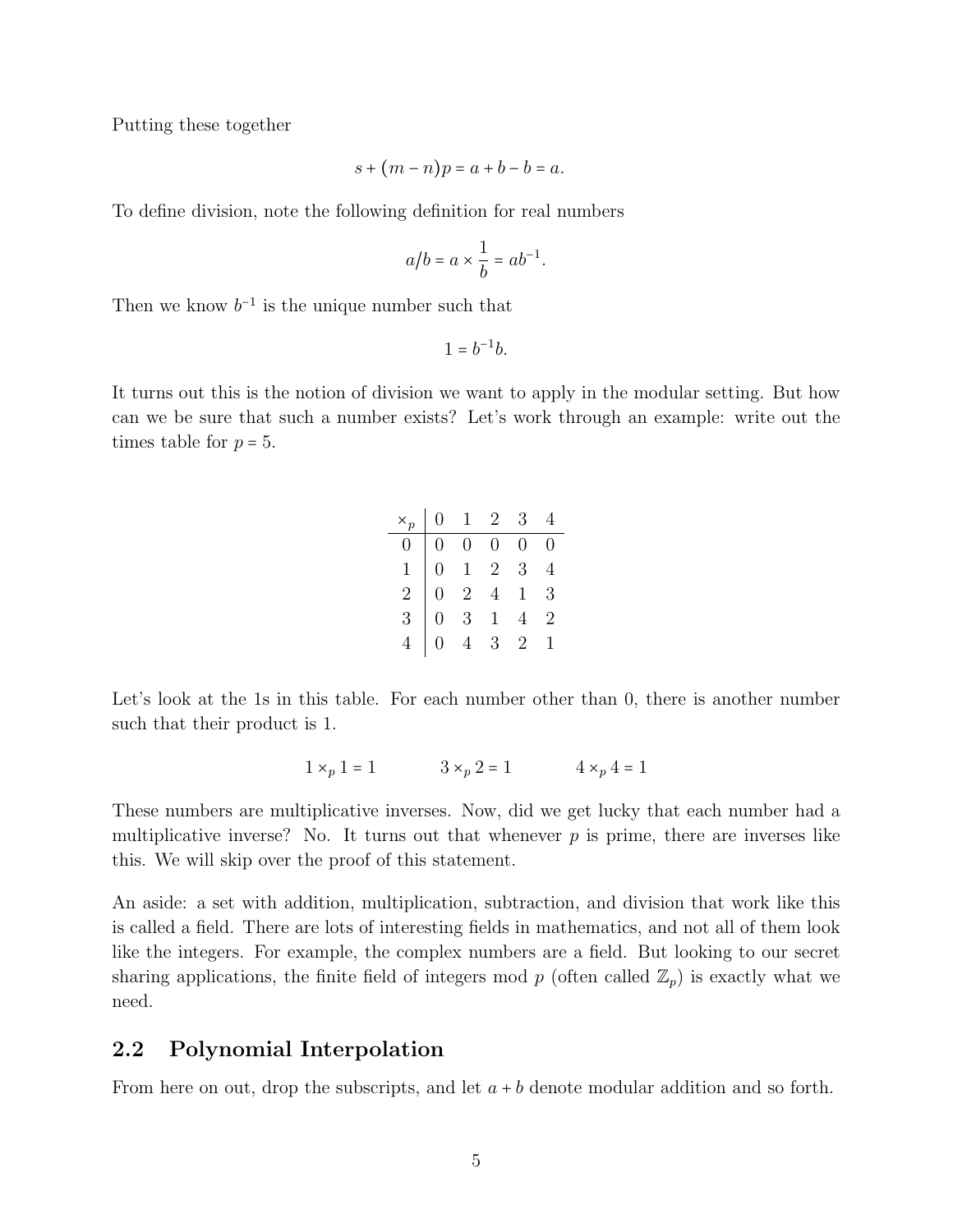Like we have polynomials over the real numbers, we can define polynomials over any field using our new definitions of addition and multiplication. A degree d polynomial is

$$
p(x) = a_0 + a_1 x + a_2 x^2 + \dots + a_d x^d
$$

where exponentiation is simply repeated multiplication.

Our goal today is to show the following: given a set of points  $(x_1, y_1), \ldots, (x_k, y_k)$  there is a unique polynomial of degree at most  $k-1$  such that  $p(x_i) = y_i$  for all of the *i*. If you think about this visually, this should match your geometric intuition. It is a plain fact of Euclidean geometry that any two points determine a line. And you might know that any three points determine a parabola. We want to extend this in two ways. First in degree: this should hold for any k. Second in generality: instead of polynomials in the real numbers, we want this to hold for polynomials over any field.

To prove there is a unique polynomial requires two directions: first that there is at least one polynomial, and then that there is at most one. We will start with the "at most" direction.

#### 2.2.1 Factoring

You should know the following fact about factoring from your algebra class: let  $p$  be a degree d polynomial. If  $p(a) = 0$ , then for some degree  $d-1$  polynomial q we have

$$
p(x) = (x - a)q(x)
$$

Now let's apply this fact to show uniqueness.

#### 2.2.2 Uniqueness

Assume there are two polynomials p and q of degree  $k-1$  such that for all i

$$
p(x_i) = q(x_i) = y_i
$$

Then we can define another degree  $k-1$  polynomial

$$
r(x) = p(x) - q(x).
$$

W know  $r(x_i) = y_i - y_i = 0$  for each i. So we can factor out  $(x - x_i)$  leaving some R

$$
r(x)=(x-x_1)(x-x_2)\ldots(x-x_k)R
$$

Now distribute again. We get a leading term

$$
r(x) = x^k R + \dots
$$

However, we know r is a degree  $k-1$  polynomial, so it cannot have a  $x^k$  term. Thus  $R = 0$ . Then

$$
p(x) - q(x) = r(x) = (x - x_1)(x - x_2) \dots (x - x_k) = 0
$$

Or in other words  $p = q$ .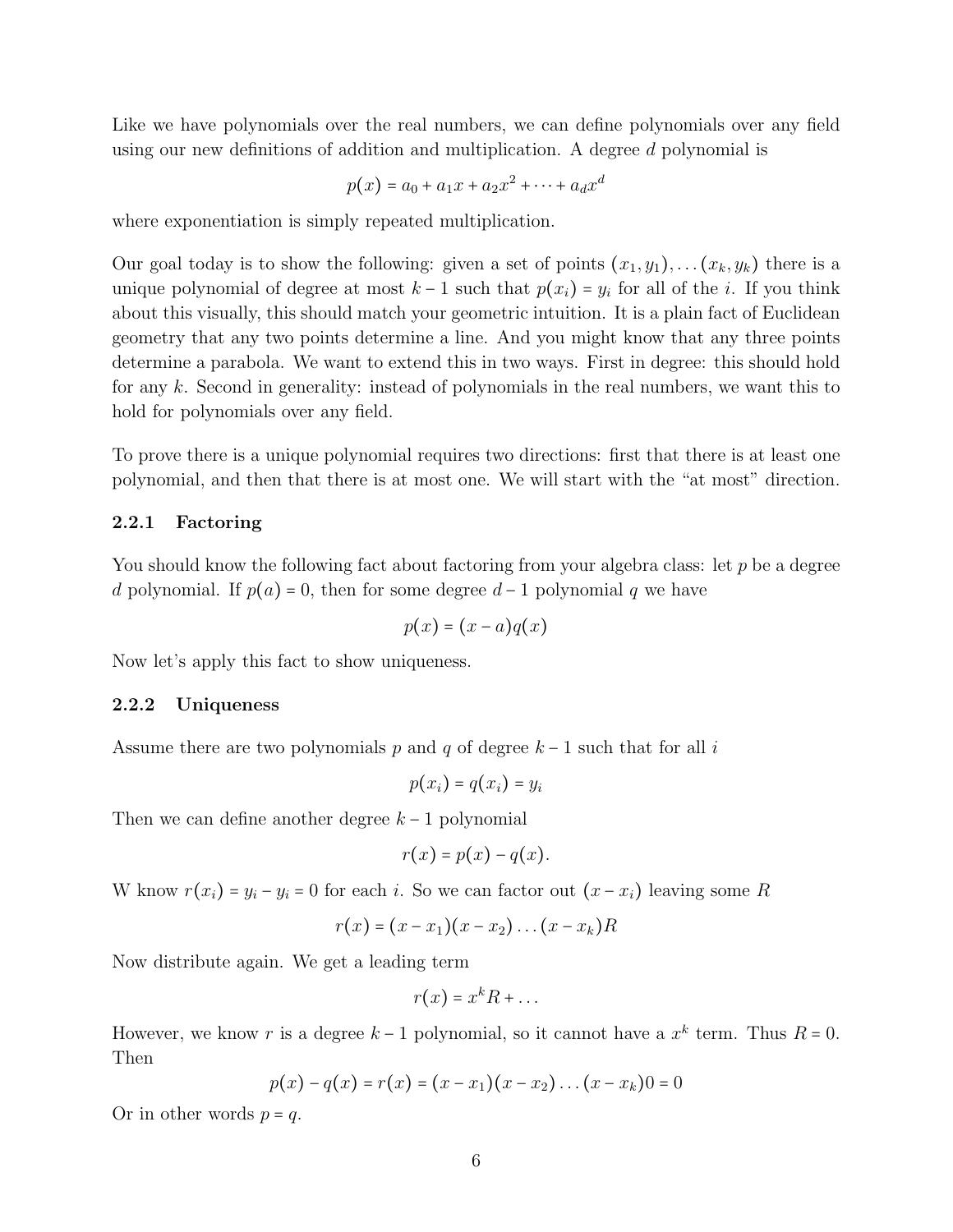#### 2.2.3 Existence

We will construct a polynomial such that  $p(x_i) = y_i$ . First define a gadget

$$
h_{a,b}(x) = \frac{x-a}{b-a}.
$$

This is a degree 1 polynomial; it is well-defined when  $a \neq b$  since  $(b - a)$  will have an inverse. Now note

$$
h_{a,b}(a) = \frac{a-a}{b-a} = 0
$$
  $h_{a,b}(b) = \frac{b-a}{b-a} = 1$ 

So alone this is not very interesting, but what if have many of them?

$$
g_i = \left(\frac{x - x_2}{x_i - x_2}\right) \dots \left(\frac{x - x_k}{x_i - x_k}\right)
$$

and  $g_i$  similarly: taking the product of the  $h_{x_i,x_j}$  for all  $j \neq i$ . Then we have

$$
g_i(x_i) = h_{x_i,x_1}(x_i)h_{x_i,x_2}(x_i)...h_{x_i,x_k}(x_i) = 1 \times 1 \times ... \times 1 = 1
$$
  

$$
g_i(x_j) = h_{x_i,x_1}(x_j)h_{x_i,x_2}(x_j)...h_{x_i,x_j}(x_j)...h_{x_i,x_k}(x_j) = 1 \times 1 \times ... \times 0 \times ... \times 1 = 0
$$

So we have  $g_i$  is 1 on  $x_i$  and 0 on the remaining  $x_j$ . Now define

$$
p(x) = y_1 g_1(x) + y_2 g_2(x) + \cdots + y_k g_k(x)
$$

We have

$$
p(x_i) = y_1 0 + y_2 0 + \dots + y_i 1 + \dots + y_k 0 = y_i
$$

So  $p$  is the polynomial we wanted!

#### 2.2.4 Example

Let's find the quadratic such that

$$
\begin{array}{c|cc} i & x_i & y_i \\ \hline 1 & 1 & 1 \\ 2 & 2 & 4 \\ 3 & 3 & 3 \end{array}
$$

I think you all already know the solution to this, but let's verify that our method spits out the correct answer as well. Start with the  $g$ 

$$
g_1 = \left(\frac{x - x_2}{x_1 - x_2}\right) \left(\frac{x - x_3}{x_1 - x_3}\right) = \left(\frac{x - 2}{1 - 2}\right) \left(\frac{x - 3}{1 - 3}\right)
$$

$$
g_2 = \left(\frac{x - x_1}{x_2 - x_1}\right) \left(\frac{x - x_3}{x_2 - x_3}\right) = \left(\frac{x - 1}{2 - 1}\right) \left(\frac{x - 3}{2 - 3}\right)
$$

$$
g_3 = \left(\frac{x - x_1}{x_3 - x_1}\right) \left(\frac{x - x_2}{x_3 - x_2}\right) = \left(\frac{x - 1}{3 - 1}\right) \left(\frac{x - 2}{3 - 2}\right)
$$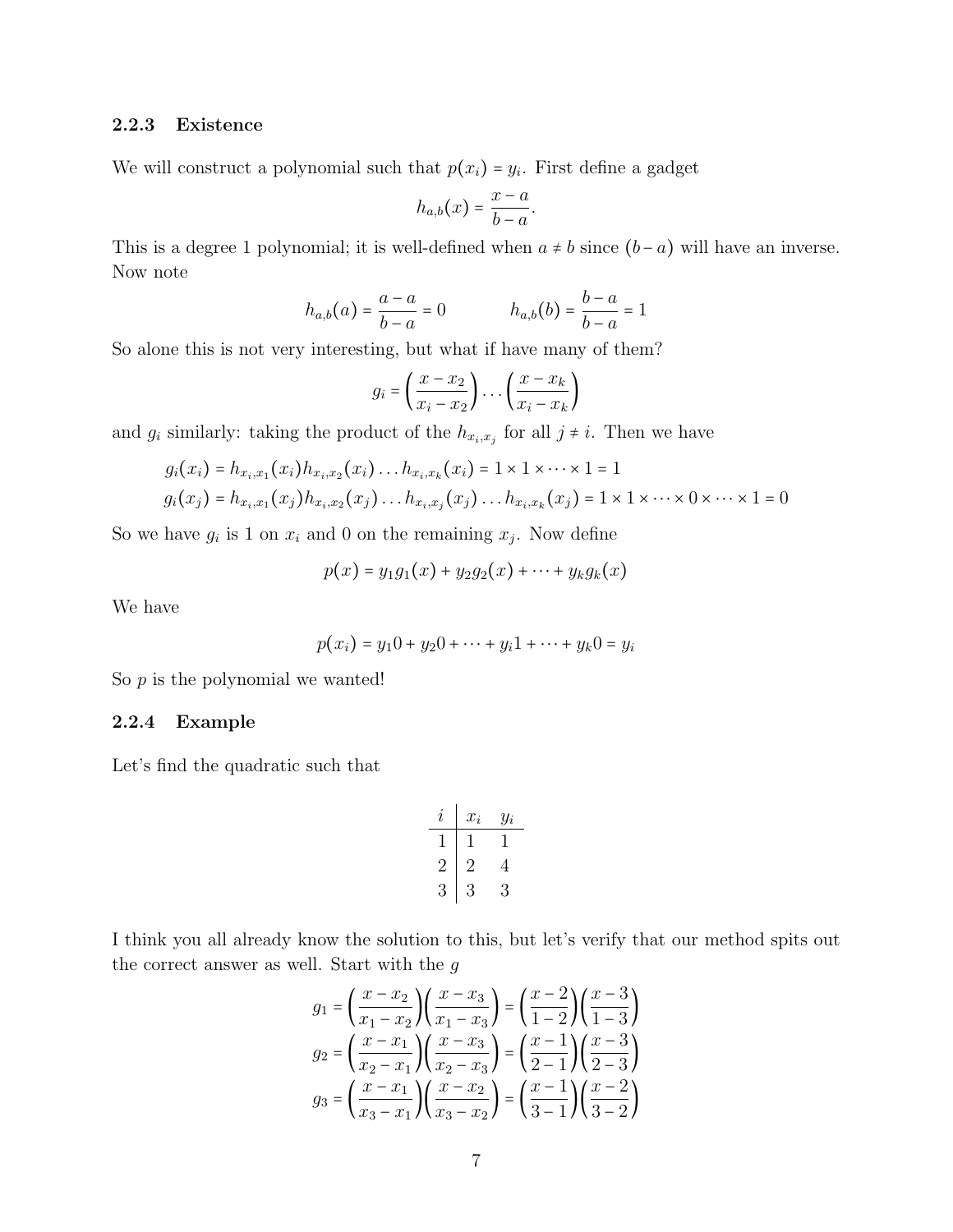Then

$$
p = g_1 y_1 + g_2 y_2 + g_3 y_3
$$
  
=  $\left(\frac{x-2}{1-2}\right) \left(\frac{x-3}{1-3}\right) 1 + \left(\frac{x-1}{2-1}\right) \left(\frac{x-3}{2-3}\right) 4 + \left(\frac{x-1}{3-1}\right) \left(\frac{x-2}{3-2}\right) 9$   
=  $\frac{x^2 - 5x + 6}{-1 \times -2} - \frac{4(x^2 - 4x + 3)}{1 \times -1} + \frac{9(x^2 - 3x + 2)}{2 \times 1}$   
=  $\frac{1}{2} \left[ (x^2 - 5x + 6) - 8(x^2 - 4x + 3) + 9(x^2 - 3x + 2) \right]$   
=  $\frac{1}{2} \left[ (1 + 9 - 8)x^2 + (-5 - 32 - 27)x + (6 - 24 + 18) \right] = x^2.$ 

And as we already alluded to, this same process works fine mod p.

#### 2.2.5 Review

Fix any points  $(x_1, y_1) \dots (x_k, y_k)$  with each  $x_i, y_i$  in a field  $\mathbb{F}$ .

Then there exists a unique degree  $k-1$  polynomial p such that  $p(x_i) = y_i$  for each i.

Further we can reconstruct it from the points using the routine above.

## 3 Shamir's Secret Sharing

Output  $q(0)$ .

After all of this, we can finally get back to secret sharing. Remember, out goal is to create  $n$ -out-of-k secret sharing, so that any any n shares can determine the secret. This should sound similar to the polynomial problem we just solved above. Here is the construction. Let our secret be an element  $m \in \mathbb{Z}_p$  for some  $p > k$ . Then

 $\textsf{Share}_S(m)$ : Choose random  $a_1, a_2, \ldots, a_{n-1}$  uniformly from  $\mathbb{Z}_p$ . Let  $p(x) = m + a_1x + a_2x^2 + \cdots + a_{n-1}x^{n-1}$ . Output shares  $(p(1), p(2), ..., p(k))$ .  $\mathsf{Reconstruct}_S(s_{i_1}, s_{i_2}, \dots s_{i_n})$ : Reconstruct the polynomial such that  $q(s_i) = i$ .

Correctness follows by our theorem on polynomials: as the degree of the polynomial is  $n-1$ and we have *n* points, we know that *q* is unique. Thus we have  $p = q$  so  $q(0) = p(0) = m$ .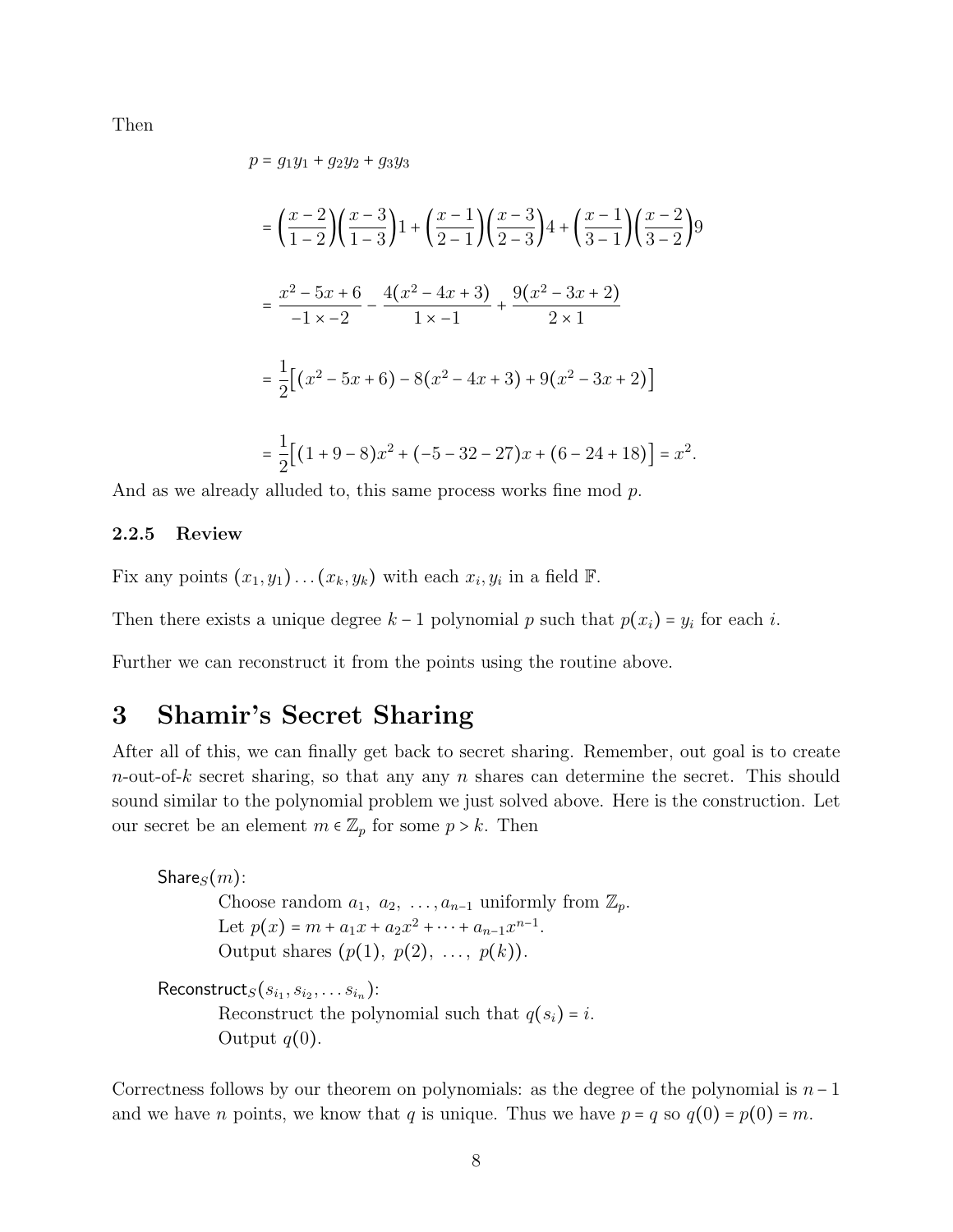Security follows from the same idea. Compute the value

$$
P = \Pr[\text{Share}(m) \to (s_1, \dots, s_n) \text{ such that } s_{i_1}^* = s_{i_1}, s_{i_2}^* = s_{i_2}, \dots \text{ and } s_{i_{n-1}}^* = s_{i_{n-1}}]
$$

We can re-write this in terms of the generate polynomial  $p$ :

$$
Pr[p \text{ is such that } p(i_1) = s_{i_1}, p(i_2) = s_{i_2}, \dots \text{ and } p(i_{n-1}) = s_{i_{n-1}}].
$$

Since every polynomial is choosen with equal probability, this is just the number of polynomials such that  $p(0) = m, p(i_1) = s_{i_1}, \ldots, p(i_{n-1}) = s_{i_{n-1}}$  divided by the total number of choices. The denominator is easy. We choose  $n-1$  coefficients  $a_i$  so

$$
\#\{\text{choices for } p\} = \underbrace{p \times p \times \cdots \times p}_{n-1 \text{ times}} = p^{n-1}.
$$

What about polynomials that agree on the  $n-1$  shares? We can count them by adding another point, say  $k+1$ . There is exactly 1 one polynomial that agrees on

$$
q(0) = m, p(i1) = si1, ..., p(in-1) = sin-1, p(k + 1) = y.
$$

Then there are p choices for y. And since each polynomial that agrees with the first n points must have some value in  $k + 1$ , these are all of them! So

# choices for *p* such that 
$$
p(0) = m, p(i_1) = s_{i_1}, \ldots, p(i_{n-1}) = s_{i_{n-1}}
$$
 is *p*.

Conclude  $P = p/p^{n-1} = 1/p^{n-2}$ . Because we never used anything specific to these values of i or s, we know this holds for any s. Thus this probability is the same for any choice of  $k-1$ possible sharres. By our security definition, this gives that Shamir Secret Sharing is secure.

## 4 General Secret Sharing

We can consider secret sharing with more complicated access structures. Instead of two (or k) people equally sharing a bank account as we did before, think about a corporation's bank account. To take money out, a majority of the 10 board members along with either the president or vice president of the company must agree. How could we implement a scheme like this using our existing  $n$ -out-of-k secret sharing?

## 4.1 General Definition

Let an access structure by a predicate Authorized $(i_1, \ldots, i_m)$  that tells whether or not these people are allowed to reconstruct the secret. Then define correctness as "any authorized set of shares can reconstruct the secret" and security as "the shares of any unauthorized set of people are distributed the same for every message".